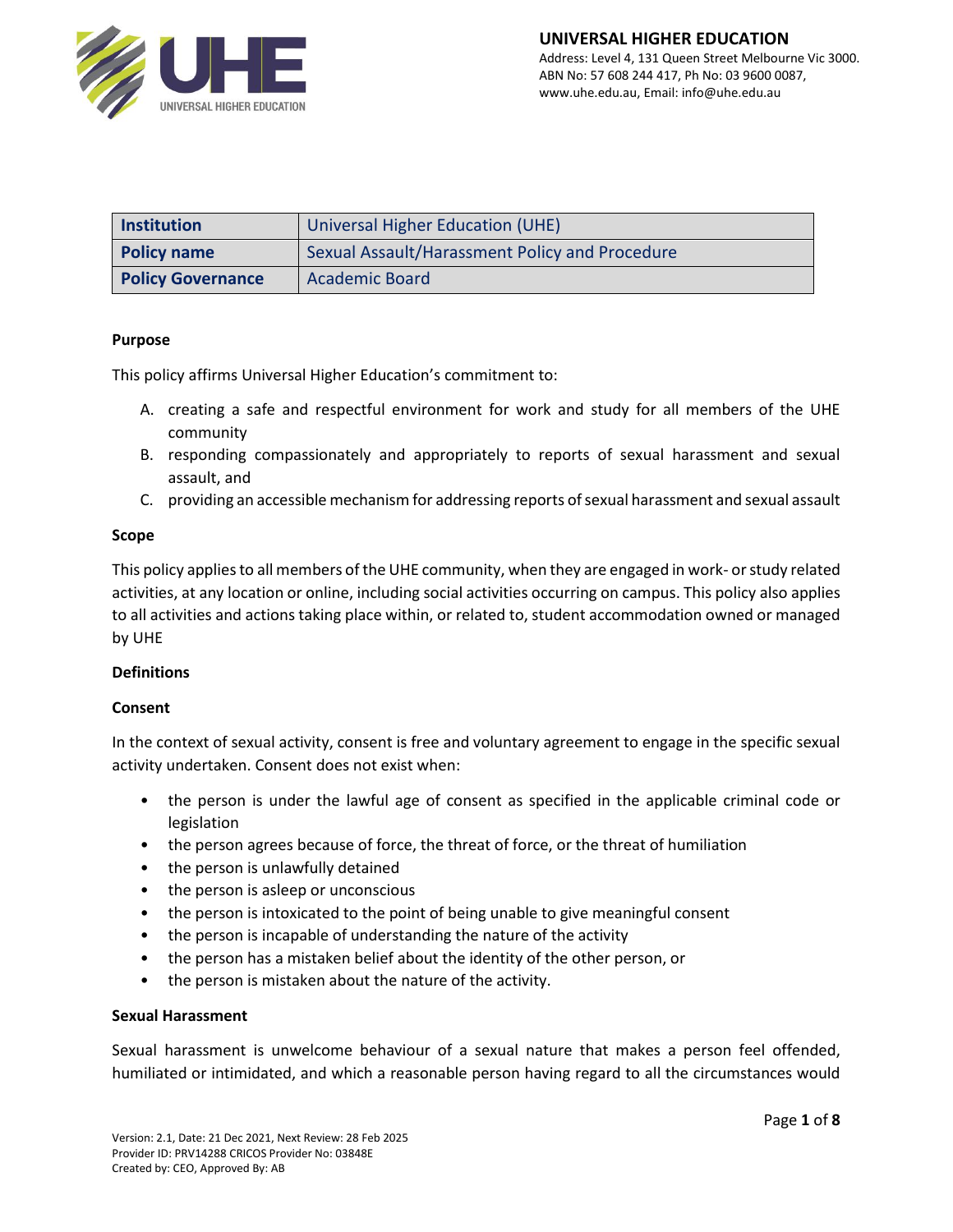

have anticipated as likely to cause offence, humiliate or intimidate. Examples of sexual harassment include:

- non-consensual physical contact, such as pinching, touching, grabbing, kissing or hugging
- sexual assault
- staring or leering at a person or at parts of their body
- persistent requests to go on dates that are refused
- suggestive comments about a person's body or appearance
- sexual jokes or comments and sexually explicit conversations
- displays of offensive material
- accessing or downloading sexually explicit or inappropriate material from the Internet
- sending rude or offensive emails, attachments or text messages (including pictures of body parts)
- advances via online platforms
- intrusive questions about a person's private life or physical appearance
- disclosure of a person's private personal information without their permission
- sexually explicit gifts

#### **Sexual assault**

Sexual assault is a range of behaviours, all of which are unacceptable and constitute a crime, when a person is forced, coerced or tricked into sexual acts against their will or without their free and voluntary consent, including when they have withdrawn their consent. This includes:

- rape
- indecent assault (sexual acts that involve touching)
- any sexual contact with a child
- sexual servitude
- forcing someone to witness a sex act.

#### **UHE community**

For the purposes of this policy, UHE community includes:

- enrolled UHE students,
- employees and exchange staff
- employees of controlled entities, Centers and Institutes, and affiliated clubs and associations
- contractors and consultants performing work on UHE sites or on behalf of the UHE
- visiting academics or persons with academic status
- the Council and its committees
- any volunteer in the workplace and study environment.

## **Work- and study-related activities**

Work- and study-related activities are any activities that relate to a person's employment / work commitment, involvement with or status as a student, or other connection with UHE. This includes activities that take place away from UHE sites, such as field trips, conferences, Work-Integrated Learning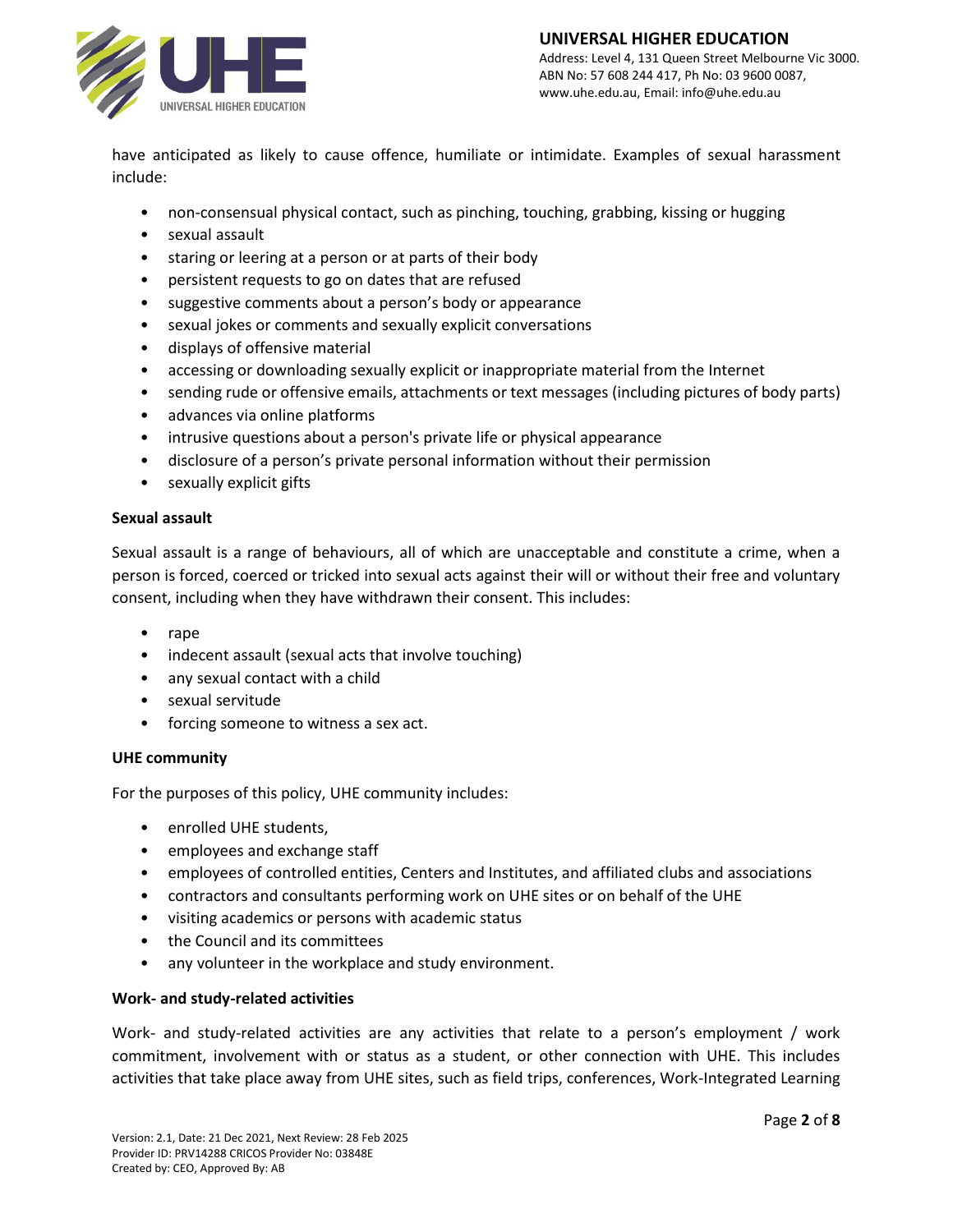

placements, work experience placements, work- and study-related social events and email, online and social media activities.

# General Principles

- A. Sexual harassment and sexual assault are unlawful. They are also a fundamental erosion of a person's right to be treated equitably, respectfully, and in a way that protects their safety.
- B. Sexual harassment and sexual assault can have a profound and lasting impact for survivors, their families and friends, and their communities. These behaviours are never acceptable or deserved and will not be tolerated at UHE.
- C. All sexual harassment and sexual assault is misconduct or serious misconduct as defined by the UHE, and the UHE's policies and procedures on staff and student conduct, and will be responded to accordingly.
- D. The priority of the UHE in addressing matters of sexual harassment and sexual assault is the safety and wellbeing of the person who experienced the behaviour. UHE will also have regard to the safety and wellbeing of other parties to the matter (e.g. witnesses, other community members, and alleged perpetrators).
- E. The UHE recognises that different community members will have different needs and experiences, and that some populations may be more vulnerable to sexual harassment and sexual assault than others. The UHE will provide sensitive and appropriate mechanisms so that all members of the UHE community can be supported and enabled to obtain help if they experience sexual harassment and/or sexual assault

What is sexual harassment?

- A. Sexual harassment is unwelcome behaviour of a sexual nature that makes a person feel offended, humiliated or intimidated, and which a reasonable person, having regard to all the circumstances, would have anticipated as likely to cause offence, humiliate or intimidate.
- B. In addition to conduct directed at a individual, sexual harassment also includes conduct that creates a sexually inappropriate work or study environment.
- C. The laws relating to sexual harassment apply equally to people of all genders. Same-gender sexual harassment is also unlawful.
- D. Sexual harassment may be intentional or unintentional. However, behaviour will only be found to be sexual harassment if it satisfies all other elements (i.e. that the behaviour is of a sexual nature and makes a person feel offended, humiliated or intimidated, in circumstances where a reasonable person would have anticipated this outcome).

## What is sexual assault?

Sexual assault is a crime which carries serious penalties. It covers a range of sexual acts, including, but not limited to, those identified within law of the state, which take place without a person's consent, or where their consent has been obtained through deception or coercion, or where consent is withdrawn.

#### UHE's expectations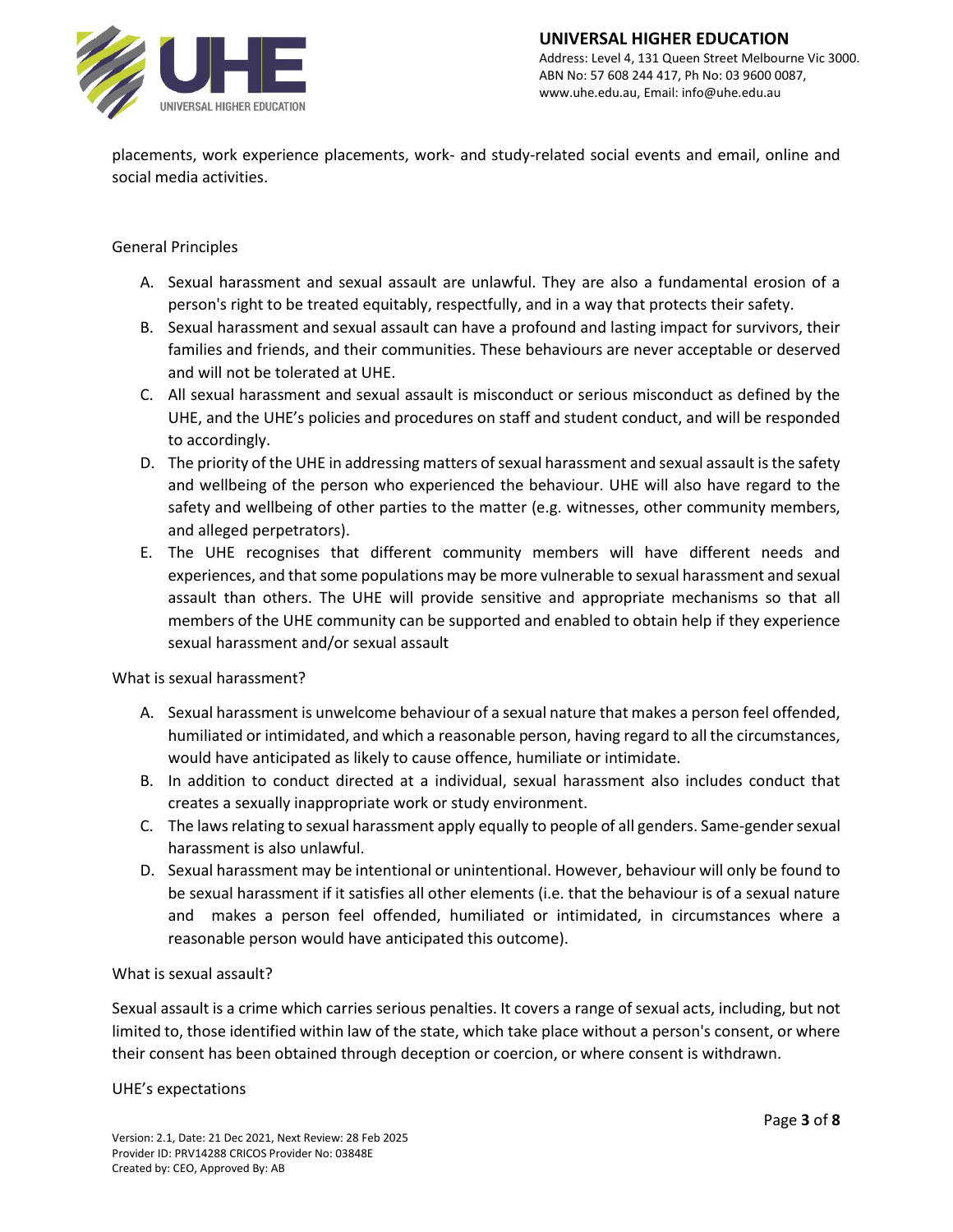# **UNIVERSAL HIGHER EDUCATION**



Address: Level 4, 131 Queen Street Melbourne Vic 3000. ABN No: 57 608 244 417, Ph No: 03 9600 0087, www.uhe.edu.au, Email: info@uhe.edu.au

- A. All members of the UHE community have the right to work and study in an environment free of sexual harassment and sexual assault. This means individuals including witness have the right to:
	- i. Fully expect UHE to work to create an environment free of sexual harassment and sexual assault possible. This includes, but is not limited to, providing training and awareness programs for both staff and students
	- ii. be treated with compassion and dignity if sexual harassment or sexual assault occurs
	- iii. be provided with support services following a sexual harassment or sexual assault
	- iv. expect that any report of sexual harassment or sexual assault will always be treated with appropriate confidentiality
	- v. make decisions about how they wish to progress the matter, with the proviso that the UHE may still act if it is necessary to protect the UHE community or any of its members
	- vi. expect that the UHE will act about a complaint in a timely, fair and appropriate manner
	- vii. participate in a complaints process that does not create any disadvantage for them, including where interim actions are taken
	- viii. not suffer recrimination in any way, by any person, because they have made a report of sexual harassment or sexual assault.
- B. All members of the UHE community also have the responsibility to:
	- i. not sexually harass or sexually assault others
	- ii. immediately stop unintended sexual harassment when informed that the behaviour is causing offence, humiliation or intimidation
	- iii. not impede a person from reporting an incident of sexual harassment and sexual assault, including threatening consequences for reporting
	- iv. respond compassionately and appropriately if a report of sexual harassment or sexual assault is made by any person
	- v. not subject any person who has made a report or against whom a report has been made to any form of recrimination
	- vi. not make false or vexatious allegations of sexual assault or harassment against another person.

Reporting sexual harassment and sexual assault

- A. Any member of the UHE community who experiences sexual harassment or sexual assault when engaged in work- or study-related activities is strongly encouraged to make a report to the UHE. Staff are also strongly encouraged to report any incident that they witness or become aware of.
- B. UHE will provide support and assistance to any member of the community who experiences sexual harassment or sexual assault, and will provide multiple accessible, appropriate methods for people to make reports.
- C. A report is a disclosure and is not treated as a complaint unless the person proceeds to making a complaint.
- D. UHE's processes for receiving and responding to reports is described in the Sexual Harassment and Sexual Assault Response Procedures.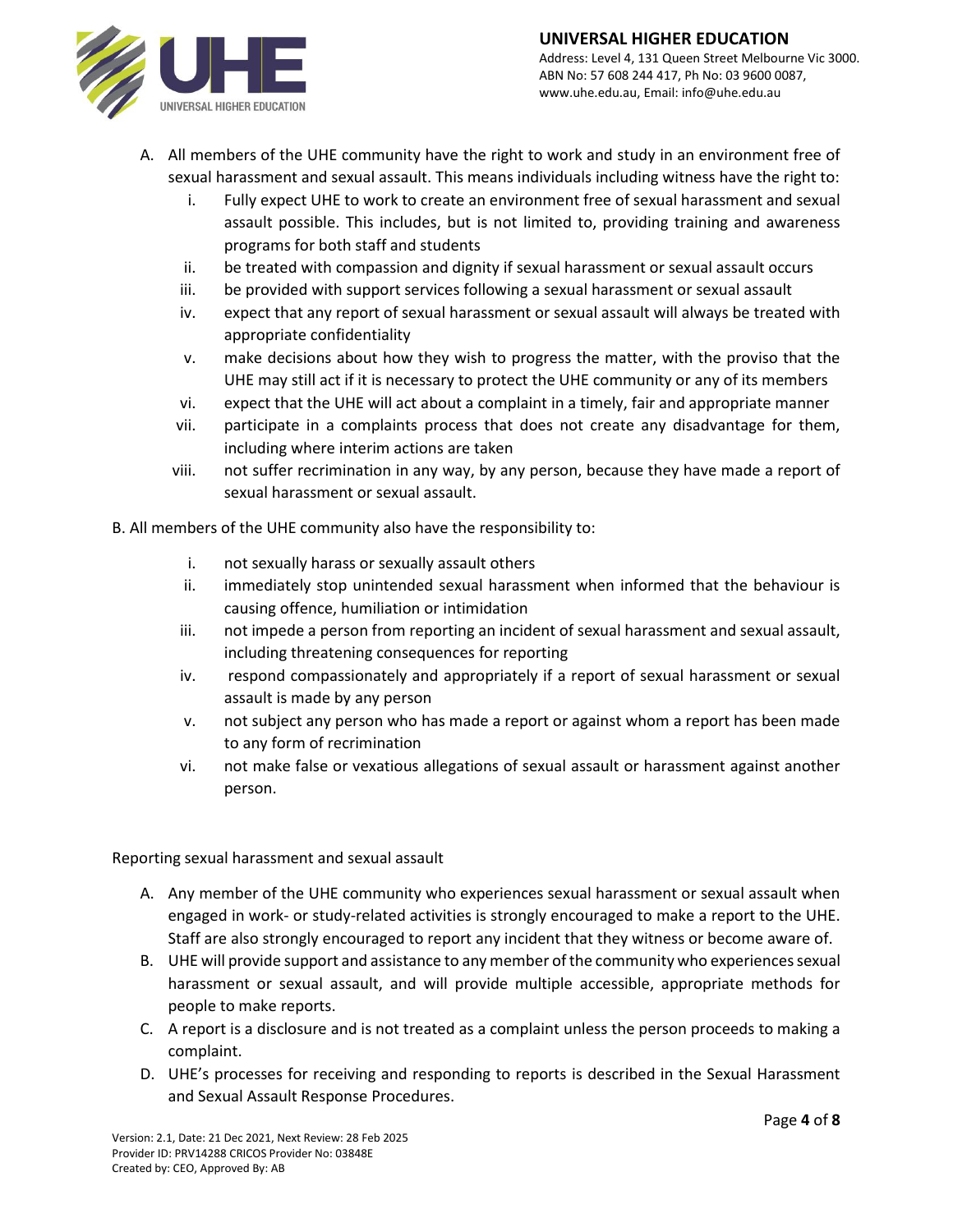

# Interim action

If UHE judges it necessary to protect the safety and wellbeing of the UHE community, any person may be subject to without-prejudice measures once a report is made or while an internal or police investigation is ongoing, including but not limited to:

- i. suspension from the UHE (for students)
- ii. suspension from employment (for employees)
- iii. reassignment of a person's work or study location or class allocation, or
- iv. a temporary ban on attending campus or parts of campus (although students may be enabled to continue studies online if practical).

## Ongoing support

After a matter has concluded, the UHE will continue to provide reasonable assistance and support measures as determined on a case-by-case basis to:

- i. protect the safety and welfare of all parties, and
- ii. support any person who has been sexually harassed or sexually assaulted.

## Recordkeeping and reporting

UHE will keep accurate and sufficient records of all reports. Periodic reporting of deidentified data will occur in accordance with the Sexual Harassment and Sexual Assault Response Procedures.

Sexual Harassment and Sexual Assault Response Procedures

Sexual harassment and sexual assault reports

Any member of UHE community who experiences sexual harassment or sexual assault is strongly encouraged to report the matter to UHE, even if they are uncertain of whether they wish to make a complaint.

Reports can be made in person, over the phone or via the online reporting form. Reports made in person or over the phone may be made to:

- i. Student Equal Opportunity Advisors (for students)
- ii. relevant People or admin officer e.g. Executive Manager, Dean (for staff members)

## Third-party reports

- a) Reports may also be made by people who believe they may have witnessed sexual harassment or sexual assault or have received reports from another person that sexual harassment or sexual assault may have taken place using the online reporting form.
- b) Third-party reports are not mandatory (except where the person who experienced the behaviour is under 18 years of age), but staff are strongly encouraged to report any incident that they witness or become aware of.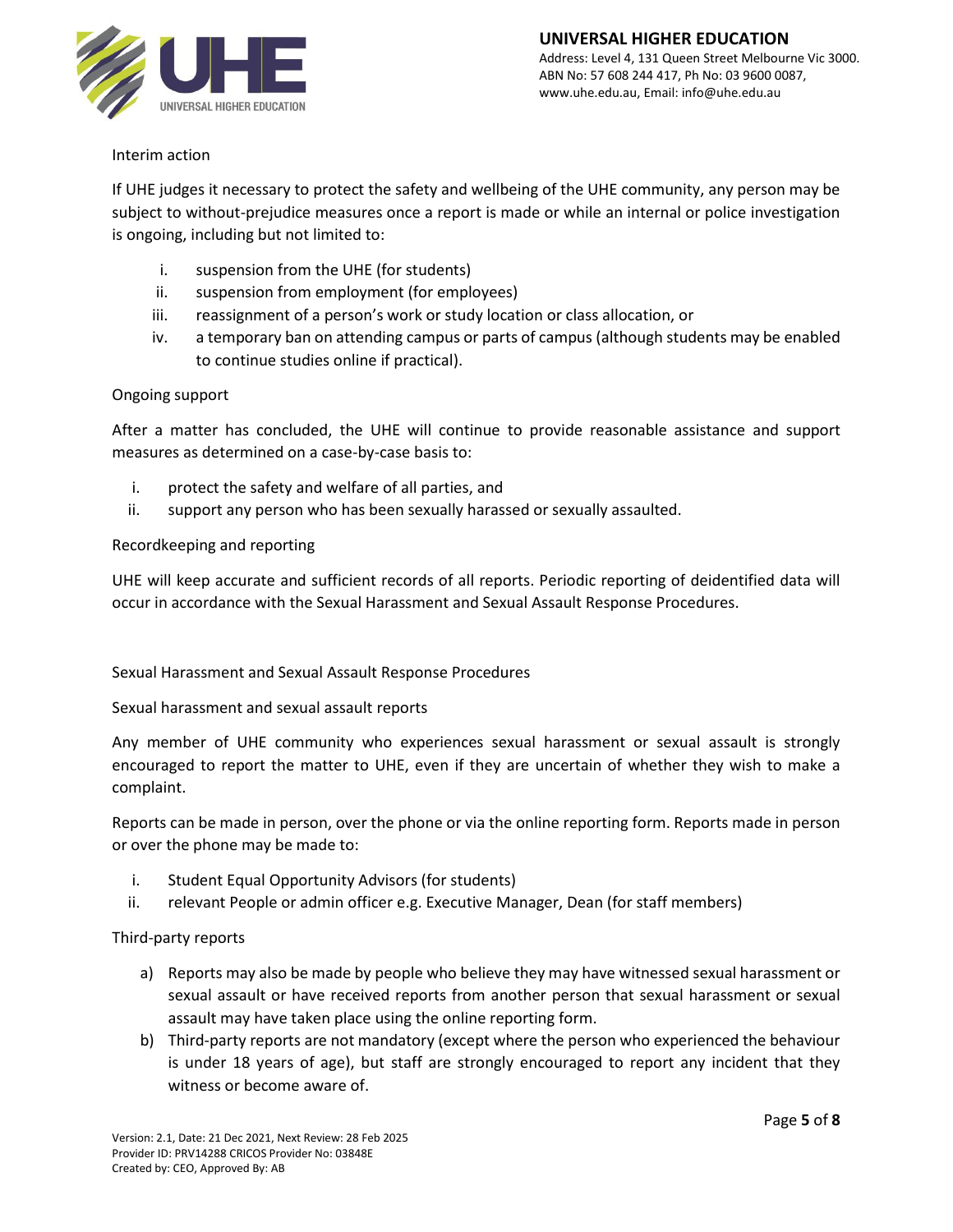

Address: Level 4, 131 Queen Street Melbourne Vic 3000. ABN No: 57 608 244 417, Ph No: 03 9600 0087, www.uhe.edu.au, Email: info@uhe.edu.au

- c) Where a report is made by a third party, the person making the report will be asked to confirm:
	- i. whether they have spoken to the person that experienced the sexual harassment or sexual assault and communicated their intention to make a report
	- ii. whether the person that experienced the sexual harassment or sexual assault has given their permission to be named in the report.
- d) Where the person has not given their permission to be named, only a deidentified report can be made.

## Making a report

- A. When a report is first made, it is a disclosure.
- B. A report is not a complaint and is not investigated as one. A person who makes a report may or may not proceed to make a complaint.
- C. Reports by any person are always treated with appropriate confidentiality. This means that they are not shared with anyone unless required by law or professional registration requirements or required for the UHE to take necessary action.
- D. Reports are not shared with the individual about whom the report is made, unless the UHE proposes to take some action about the report that will affect that individual.
- E. The person who experienced the sexual harassment or sexual assault will be contacted to offer support and discuss options, unless they have indicated in their report that they do not wish to be contacted. Contact will be made by a:
	- i. Student Support officer (if the person who made the report is a student or the report involves a student)
	- ii. relevant People and managers e.g. Executive manager, deans (if the person who made the report is a staff member)
- F. The person who experienced the sexual harassment or sexual assault has four options:
	- A. request the UHE take protective or supportive action, where reasonable, without prejudice, and/or
	- B. make a formal complaint to the UHE, and/or
	- C. make an external complaint (e.g. police report), or
	- D. take no further action.
- G. People may choose to both make a UHE complaint and make an external complaint. If they opt to make a police report, it is strongly advised that they also make a UHE complaint to enable UHE to take protective action while the police matter is underway.
- H. UHE will support the person who experienced sexual harassment or sexual assault in their preferred course of action, and will provide assistance in lodging a complaint if this is helpful to and wanted by the person (while noting that a complaint must always be presented in the person's own words).
- I. The Student Support officer or relevant People and Executive Manager may recommend that interim action is taken in accordance with the policy to assist with the safety and wellbeing of the person who experienced sexual harassment or sexual assault or any other person.
- J. The use of any interim measures will be determined, after consideration of all the factors, by:
	- A. the Chief Academic Officer where the affected individual is a student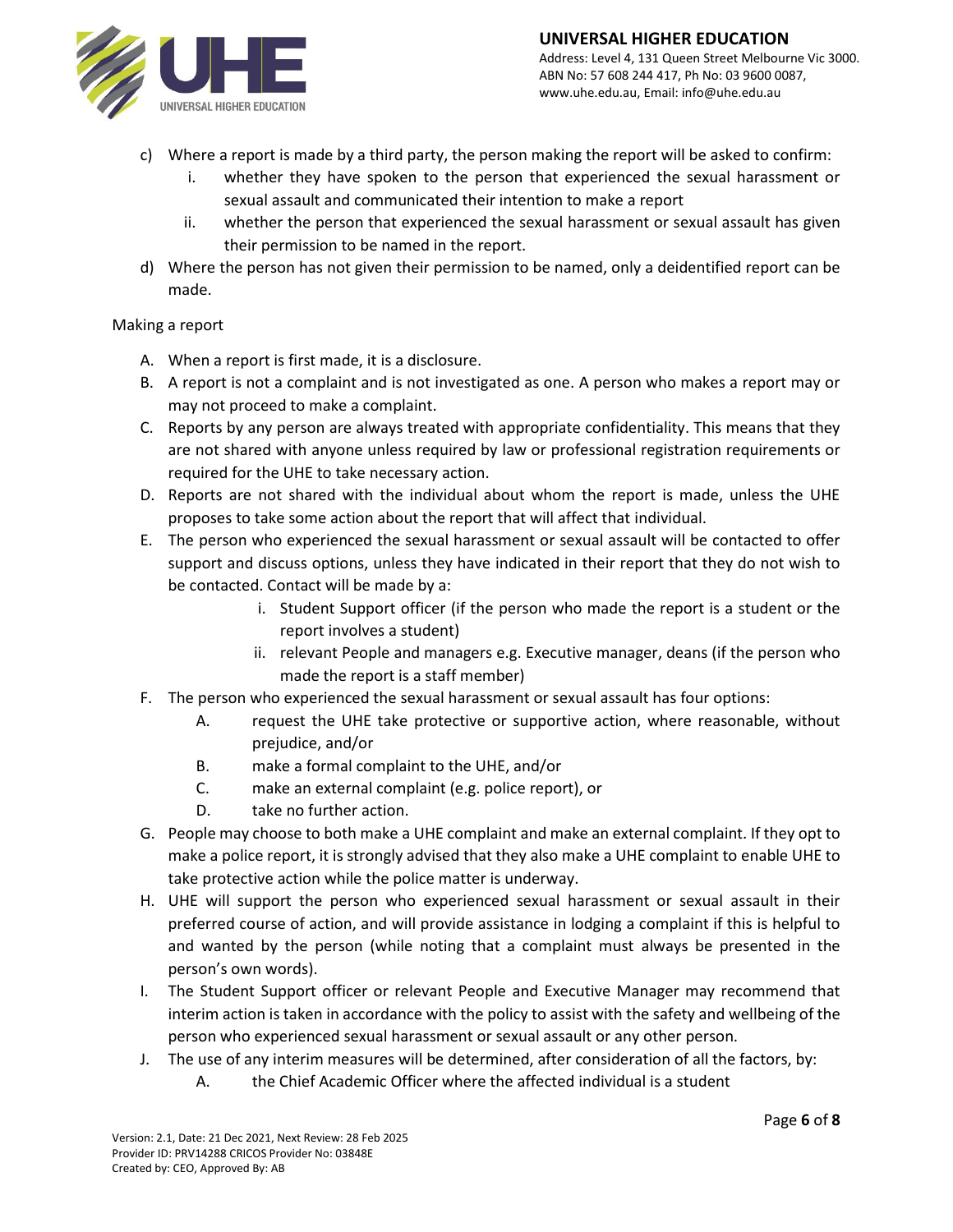

- B. the Executive manager, where the affected individual is an employee or other nonemployee worker.
- K. If the Executive Manager or the Chief Academic Officer determines that it is necessary to take any action arising from a report in order to protect the safety and wellbeing of UHE community, this action and the reasons for it will be explained to the person who made the report

## Complaints

A. If a person who has experienced sexual harassment or sexual assault decides, after reporting, that they wish to make a formal complaint to UHE, their complaint will be managed in accordance with the:

|     | If the complainant is a student              | Student Complaints and appeals Policy and         |
|-----|----------------------------------------------|---------------------------------------------------|
|     |                                              | Procedures, except for the process for the        |
|     |                                              | lodgement of the complaint. Upon confirmation     |
|     |                                              | from the student that they wish to make a         |
|     |                                              | formal complaint, the Student support officer     |
|     |                                              | will assist the student to prepare the complaint  |
|     |                                              | in their own words and will manage the            |
|     |                                              | lodgement of the complaint to UHE on the          |
|     |                                              | student's behalf. The principles and processes of |
|     |                                              | the Student Complaints<br>appeals,<br>and         |
|     |                                              | procedures apply thereafter.                      |
| ii  | If the complainant is not a student, but the | Student Conduct and<br>policy<br>associated       |
|     | respondent is a student                      | procedures                                        |
| iii | If the complainant and respondent are        | Staff contract and associated policy procedures   |
|     | both staff                                   |                                                   |
| iv  | If the complainant is another member of      | Report is to be referred to the Chief Academic    |
|     | UHE community (i.e. not an employee or a     | Officer, Executive Manager                        |
|     | student)                                     |                                                   |
|     |                                              |                                                   |

- B. Where the person about whom a complaint is made is not an employee or student, UHE will advise the complainant of the limitations of any sanctions that the UHE can impose.
- C. With sexual assault matters, the UHE will advise the complainant of the limitations involved in making a UHE complaint without also making a police report, and ensure that they understand their options as fully as possible.
- D. In the case that a complainant does not wish to take further action, UHE may at its discretion determine that it is necessary to take action in order to protect the safety and wellbeing of the UHE community. This action and the reasons for it will be explained to the person who made the complaint.
- E. Where a matter is reported to police or any other external agency, the UHE will cooperate fully with the external inquiry. Any internal action being undertaken in relation to a complaint may be